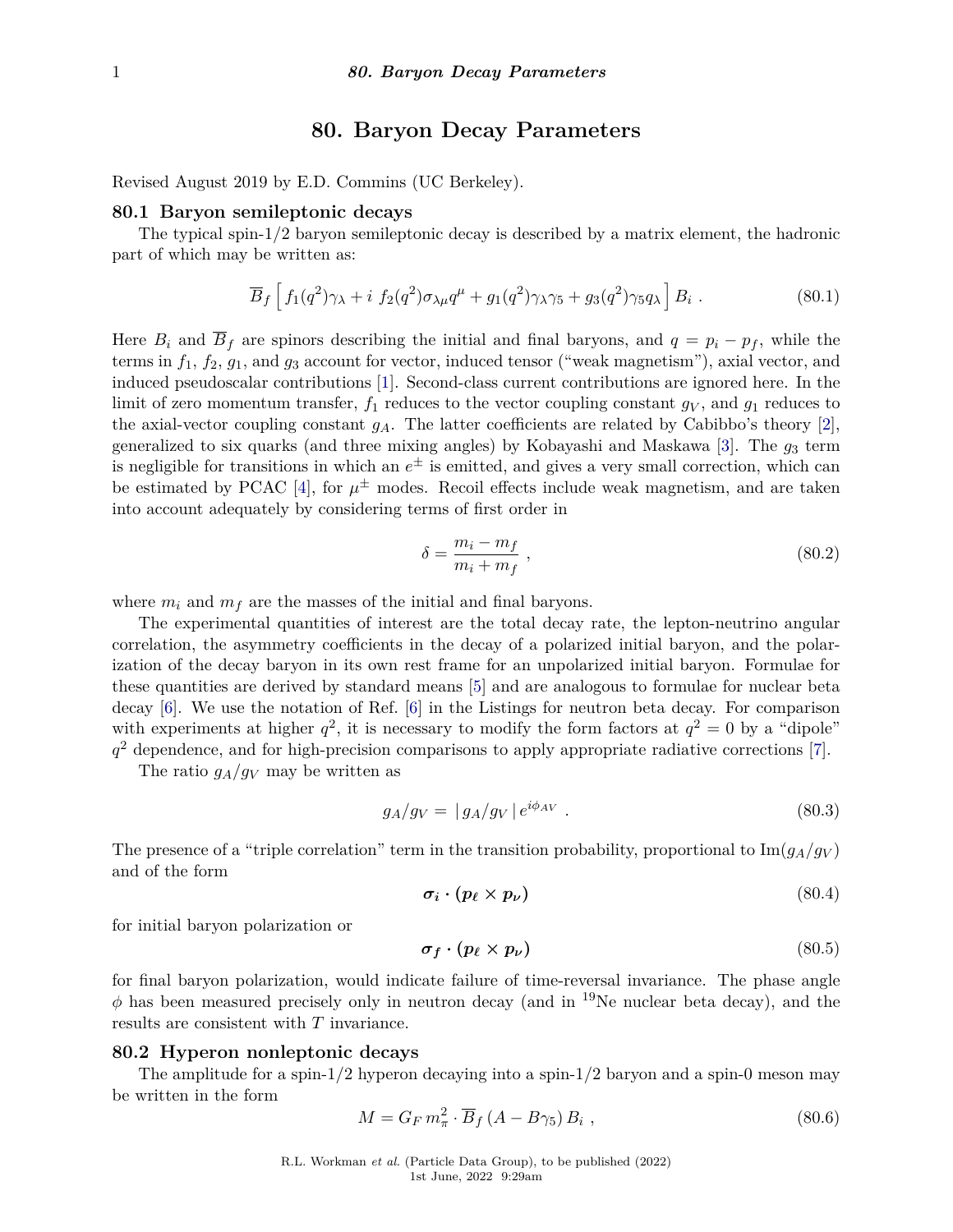where *A* and *B* are constants [\[1\]](#page-2-0). The transition rate is proportional to

$$
R = 1 + \gamma \hat{\omega}_f \cdot \hat{\omega}_i + (1 - \gamma)(\hat{\omega}_f \cdot \hat{\mathbf{n}})(\hat{\omega}_i \cdot \hat{\mathbf{n}}) + \alpha(\hat{\omega}_f \cdot \hat{\mathbf{n}} + \hat{\omega}_i \cdot \hat{\mathbf{n}}) + \beta \hat{\mathbf{n}} \cdot (\hat{\omega}_f \times \hat{\omega}_i) ,
$$
 (80.7)

where  $\hat{\mathbf{n}}$  is a unit vector in the direction of the final baryon momentum, and  $\hat{\omega}_i$  and  $\hat{\omega}_f$  are unit vectors in the directions of the initial and final baryon spins. (The sign of the last term in the above equation was incorrect in our 1988 and 1990 editions.) The parameters *α*, *β*, and *γ* are defined as

$$
\alpha = 2 \operatorname{Re}(s^*p) / (|s|^2 + |p|^2) ,
$$
  
\n
$$
\beta = 2 \operatorname{Im}(s^*p) / (|s|^2 + |p|^2) ,
$$
  
\n
$$
\gamma = (|s|^2 - |p|^2) / (|s|^2 + |p|^2) ,
$$
\n(80.8)

where  $s = A$  and  $p = | \mathbf{p}_f | B/(E_f + m_f)$ ; here  $E_f$  and  $\mathbf{p}_f$  are the energy and momentum of the final baryon. The parameters  $\alpha$ ,  $\beta$ , and  $\gamma$  satisfy

$$
\alpha^2 + \beta^2 + \gamma^2 = 1\tag{80.9}
$$

If the hyperon polarization is  $\mathbf{P}_Y$ , the polarization  $\mathbf{P}_B$  of the decay baryons is

$$
\mathbf{P}_B = \frac{(\alpha + \mathbf{P}_Y \cdot \hat{\mathbf{n}})\hat{\mathbf{n}} + \beta(\mathbf{P}_Y \times \hat{\mathbf{n}}) + \gamma \hat{\mathbf{n}} \times (\mathbf{P}_Y \times \hat{\mathbf{n}})}{1 + \alpha \mathbf{P}_Y \cdot \hat{\mathbf{n}}}. \tag{80.10}
$$

Here  $P_B$  is defined in the rest system of the baryon, obtained by a Lorentz transformation along  $\hat{n}$ from the hyperon rest frame, in which  $\hat{\mathbf{n}}$  and  $\mathbf{P}_Y$  are defined.

An additional useful parameter  $\phi$  is defined by

$$
\beta = (1 - \alpha^2)^{1/2} \sin \phi \ . \tag{80.11}
$$

In the Listings, we compile  $\alpha$  and  $\phi$  for each decay, since these quantities are most closely related to experiment and are essentially uncorrelated. When necessary, we have changed the signs of reported values to agree with our sign conventions. In the Baryon Summary Table, we give  $\alpha$ ,  $\phi$ , and  $\Delta$  (defined below) with errors, and also give the value of  $\gamma$  without error.

Time-reversal invariance requires, in the absence of final-state interactions, that *s* and *p* be relatively real, and therefore that  $\beta = 0$ . However, for the decays discussed here, the final-state interaction is strong. Thus

$$
s = |s|e^{i\delta_s} \text{ and } p = |p|e^{i\delta_p}, \qquad (80.12)
$$

where  $\delta_s$  and  $\delta_p$  are the pion-baryon *s*- and *p*-wave strong interaction phase shifts. We then have

$$
\beta = \frac{-2|s||p|}{|s|^2 + |p|^2} \sin(\delta_s - \delta_p) . \tag{80.13}
$$

One also defines  $\Delta = -\tan^{-1}(\beta/\alpha)$ . If *T* invariance holds,  $\Delta = \delta_s - \delta_p$ . For  $\Lambda \to p\pi^-$  decay, the value of  $\Delta$  may be compared with the *s*- and *p*-wave phase shifts in low-energy  $\pi^- p$  scattering, and the results are consistent with *T* invariance.

See also the note on "Radiative Hyperon Decays" in this *Review*.